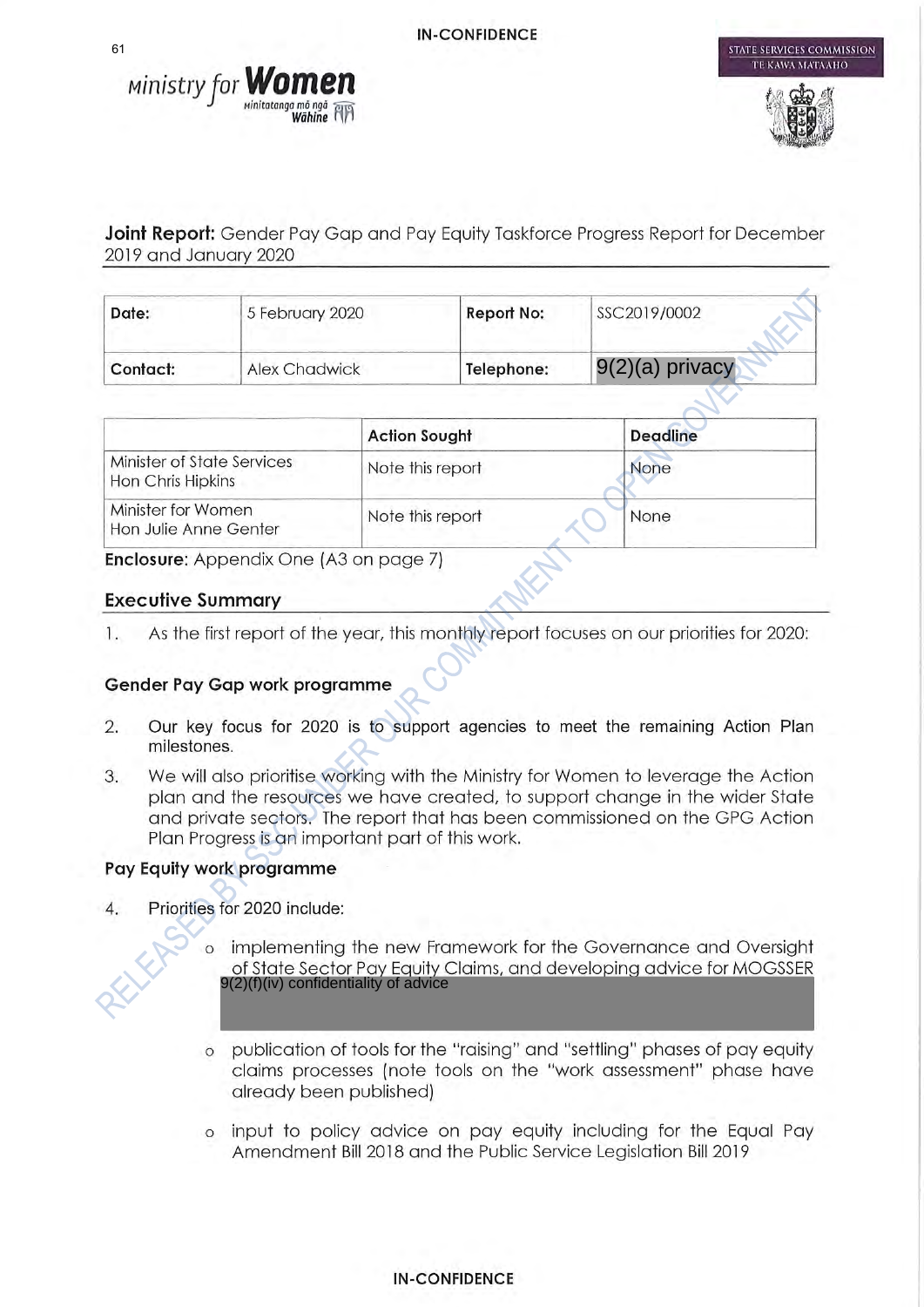- o completing the Tri-partite Oversight work programme including the establishment of the central data repository in the Ministry of Business, Innovation and Employment ("MBIE"), mapping female dominated<br>9(2)(f)(iv) confidentiality of advice and expediting pay equity claims
- $9(2)(f)(iv)$  confidentiality of advice  $\Omega$

#### **Minister's Office Comments**

| <b>Comments:</b>     |  |
|----------------------|--|
| Date returned to SSC |  |
|                      |  |

### **Recommended Action**

We recommend that you:

- note the progress being made by the Gender Pay Gap and Pay Equity Taskforce  $\alpha$
- agree that SSC release this briefing once it has been considered by you, with  $\mathsf{b}$ matters under active consideration withheld under section 9(2)(f)(iv) of the Official Information Act (OIA), including the attached Appendix One, and information related to pay equity in the Executive Summary and paragraphs 16 to 21 under section 9(2)(j) of the OIA, to enable agencies to carry on without prejudice or disadvantage negotiations.

Agree/disagree.

Agree/disagree.

**Hon Chris Hipkins Minister of State Services** 

Hon Julie Anne Genter **Minister for Women**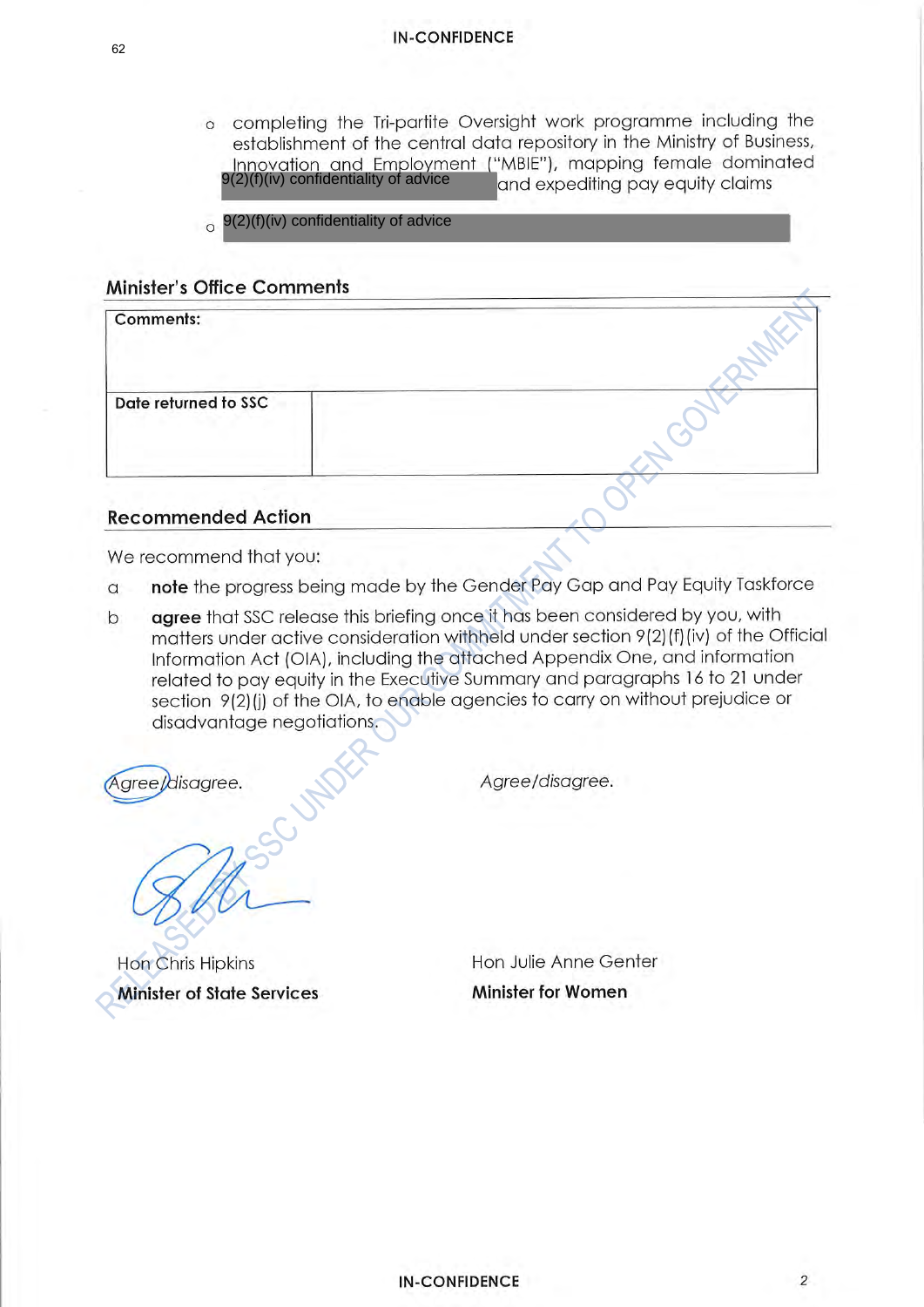**Joint Report:** Gender Pay Gap and Pay Equity Taskforce Progress Report

## **Purpose of Report**

- 5. This is the fourteenth monthly report on the progress of the Gender Pay Gap Action Plan (Action Plan) and Pay Equity in the State sector work programme.
- 6. A dashboard outlining progress against each of the Action Plan milestones is attached as Appendix One.
- 7. As the first report of this year, we have included an outline of the Taskforce's priorities for 2020.

# **Public Service Gender Pay Gap Action Plan**

- 8. Our key focus for 2020 is to meet the remaining Action Plan milestones by:
	- supporting the final one third of agencies to close any gender pay gaps with the same or similar roles
	- completing and publishing the remainder of our guidance on removing bias from human resources and remuneration policies and practices, to support agencies to review their existing policies and practices by mid-2020 (see 'Completing guidance for agencies' below)
	- supporting all agencies to become flexible-by-default by the end of 2020
	- supporting all agencies to meet the target of 50% of all leadership positions being held by women.
- 9. We will also prioritise working with the Ministry for Women to leverage the Action Plan and the many resources we have created, to support change in the wider State and private sectors.

# **GPG Action Plan Progress Report**

- 10. Work is underway on the report commissioned on progress since the launch of the Action Plan in July 2018.
- 11. An outline of the intended content of the report was tested with your offices and includes an overview of progress to date, the importance of the Action Plan framework, the wider contributing context and the challenges to further progress. The report will be completed by the end of March and we anticipate that a first draft will be sent to your offices in the week beginning 24 February.

# **2020 Agency GPG Action Plans**

12. The Taskforce published our revised Agency GPG Action Plan Guidance for 2020, and our 'Guidance on Measuring and Analysing Gender Pay Gaps and Gender Representation in Public Service Agencies' in early December. These resources were sent to all Public Service agencies and are available on our online Hub. They will help agencies to complete their 2020 gender pay gap action plans, which are due to the Taskforce by 31 March 2020.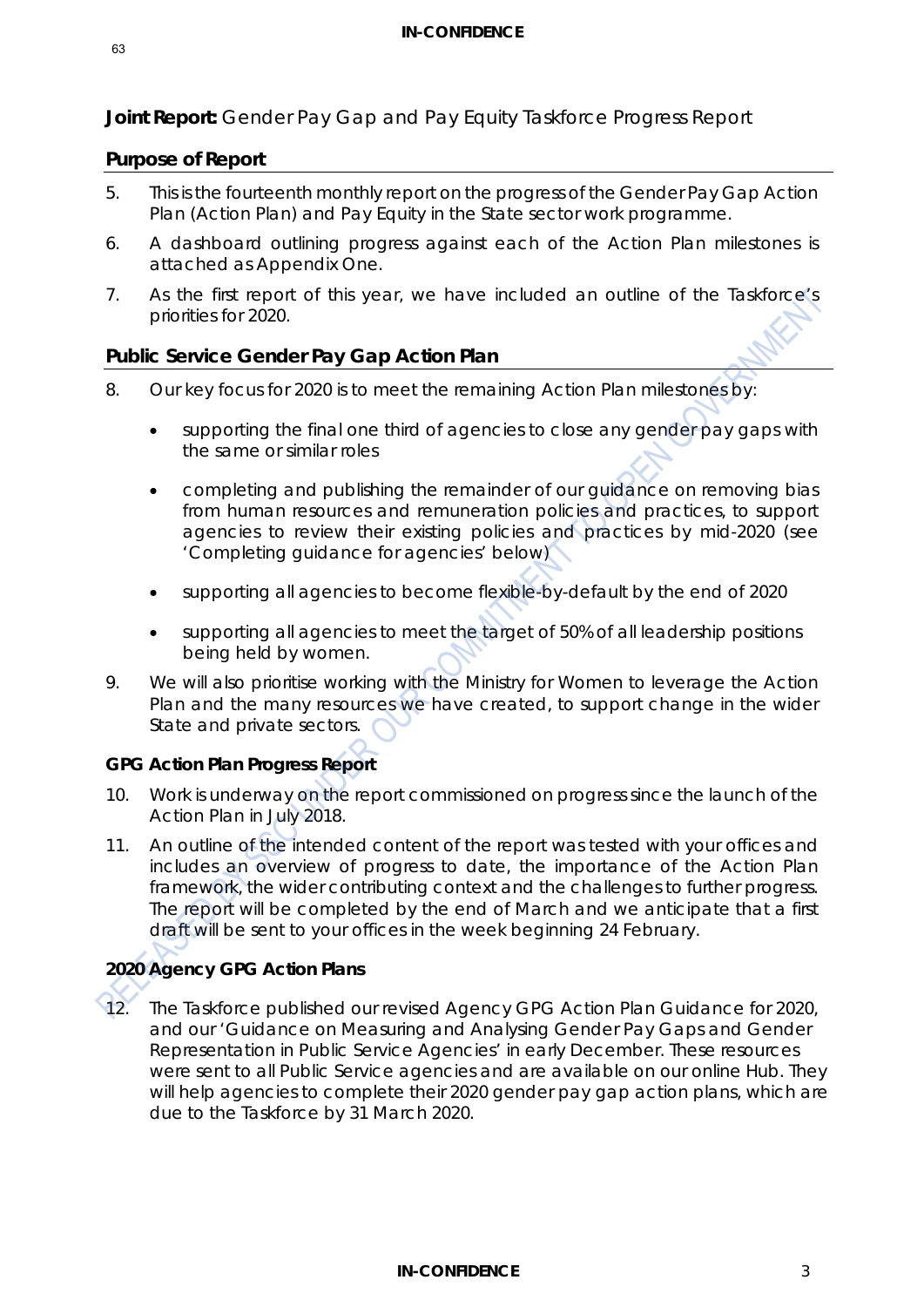13. We are developing a plan and timeframe for reviewing of the action plans and briefing you on our findings. We will update you on this plan and timing in our next monthly report.

## **Equal pay milestone**

14. Supporting the 12 agencies who aim to meet the 2020 equal pay milestone is a key focus of the gender pay gap work programme. This group of 12 includes many larger Public Service agencies, two of which are changing their remuneration systems this year. Given these system changes, and the numbers of staff involved, these agencies will need to carefully plan their equal pay processes to ensure completion within the timeframe. We are working closely with these agencies and will keep you updated on progress.

### **Completing guidance for agencies**

- 15. The first draft of guidance on removing bias from remuneration policies and practices has been distributed to agency and union stakeholders for comment by 20 February. A final draft will be circulated for final feedback in early March and we aim to release this guidance in late April.
- 16. The final draft of guidance on flexible-work-by-default has been distributed to agency and union stakeholders for feedback by 13 February. We aim to release this guidance in March.
- 17. The final guidance in this series is on removing bias from career progression, career breaks and leave policies and practices. This is being drafted and we aim to circulate it to stakeholders for comment in February.
- 18. As is our normal practice, we will run workshops for agencies after each piece of guidance has been released.

# **Supporting the development of an Ethnic Pay Gap Action Plan**

- 19. In addition to our core work progressing the Gender Pay Gap Action Plan the Taskforce is supporting the Diversity and Inclusion team in the State Services Commission to develop a parallel Ethnic Pay Gap Action Plan.
- 20. Our support includes:

• sharing what we have learned in the last 18 months

• ensuring a close alignment between the two Plans, which recognises how gender and ethnic biases combine to create a double barrier for Māori, Pacific and Asian women and women from other ethnic groups.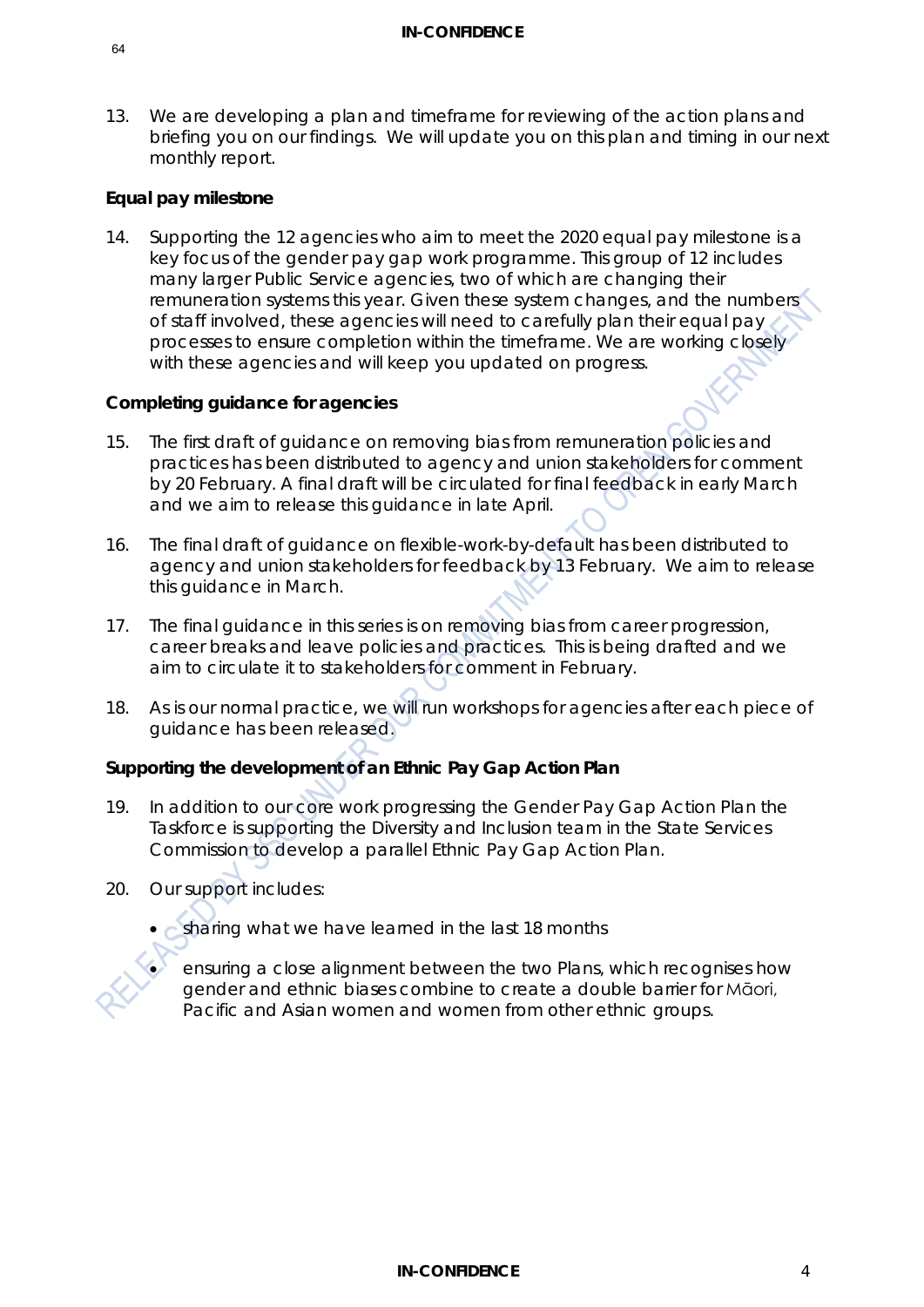# **Pay Equity in the State Sector Work Programme**

22. The Taskforce's priorities for pay equity in 2020 are outlined below.

#### **Governance of State Sector Pay Equity Claims**

- 23. The Taskforce is implementing the new Framework for the Governance and Oversight of State Sector Pay Equity Claims (the Framework). The Framework was endorsed by Cabinet in December 2019 [CAB-MIN-19-0678 refers]. This work includes:
	- designing and communicating the process for:
		- o how agencies will interact with the Central Agency Governance Group, including timelines and templates
		- o Central Agencies' interaction with each other on Governance Group matters
		- o the Governance Group's consultation with the Ministry for Women before providing advice to agencies at each milestone
		- designing and maintaining a new standalone progress report from the Central Agency Governance Group for MOGSSER
		- ongoing advice to the Governance Group on agencies' application of the Reconvened/Joint Working Group Pay Equity Principles (Principles) to claims' processes
		- 9(2)(f)(iv) confidentiality of advice
		- developing and maintaining a new A3 report for Cabinet on the status of State sector pay equity claims and the intersect between claims and collective bargaining.

# **Support for pay equity claims processes**

- 24. The Taskforce will continue to provide ongoing advice for State sector agencies with claims to support the consistent application of the Principles and to support agencies' engagement with the Governance Group.
- 25. The Taskforce will continue to develop tools and guidance to assist parties to apply the Principles tgo pay equity claims. The focus of the tools currently under development is on the "raising" a claim and "settling" a claim phases of claim management. We have already published tools and guidance focused on the "work assessment" phase of pay equity bargaining.
- 26. We will run workshops on the tools for agencies in the early stages of a pay equity claim and seek to establish a practitioners' network that will be run and owned by agencies. The purpose of the network will be to enable people directly involved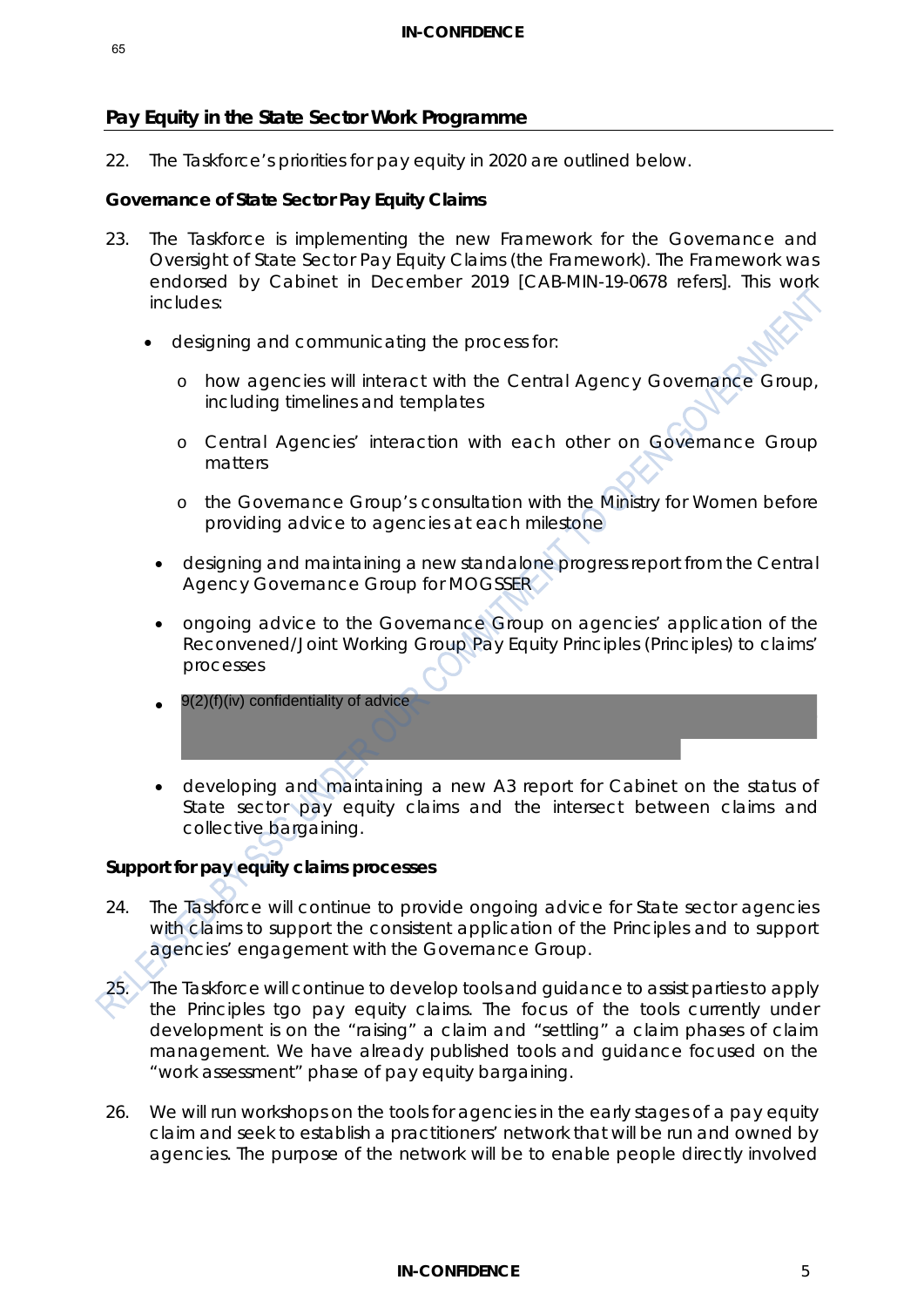in pay equity bargaining to share experiences and learn from each other, particularly on how to apply the tools and resources developed by the Taskforce.

#### **Tri-partite Oversight of State sector pay equity claims**

- 27. The Taskforce will continue to participate in and support the tri-partite oversight of State sector pay equity claims. This work includes:
	- providing substantive and secretariat support for the Oversight Committee and Ministerial Forum – a date is currently being arranged for the next Ministerial Forum in late June and an Oversight Committee meeting will be scheduled prior to that
	- providing input into the establishment of a pay equity claims data repository in MBIE and the convening of a repository Governance Group. This meeting has been scheduled for 13 February 2020
	- $\bullet$  identifying data on female-dominated $9(2)$ (f)(iv) confidentiality of advice on the work of the Sector Working Committees
	- 9(2)(f)(iv) confidentiality of advice, 9(2)(j) prejudice to negotiations

#### **Input to policy advice on pay equity**

- 28. The Taskforce will continue to provide input into the policy development on:
	- Equal Pay Amendment Bill most recently, <sup>9(2)(f)(iv)</sup> confidentiality of advice

Public Service Legislation Bill - particularly on the State Services Commissioner's role in pay equity bargaining in the Public Service.

#### **Upcoming Events**

| Date                     | <b>Details</b>                                                                                                                         | Location   |
|--------------------------|----------------------------------------------------------------------------------------------------------------------------------------|------------|
| March 2020<br>(date tbc) | Minister to speak at PSA Event to recognise the<br>achievements to date of the Public Service<br>Gender Pay Gap Action plan milestones | Wellington |

66